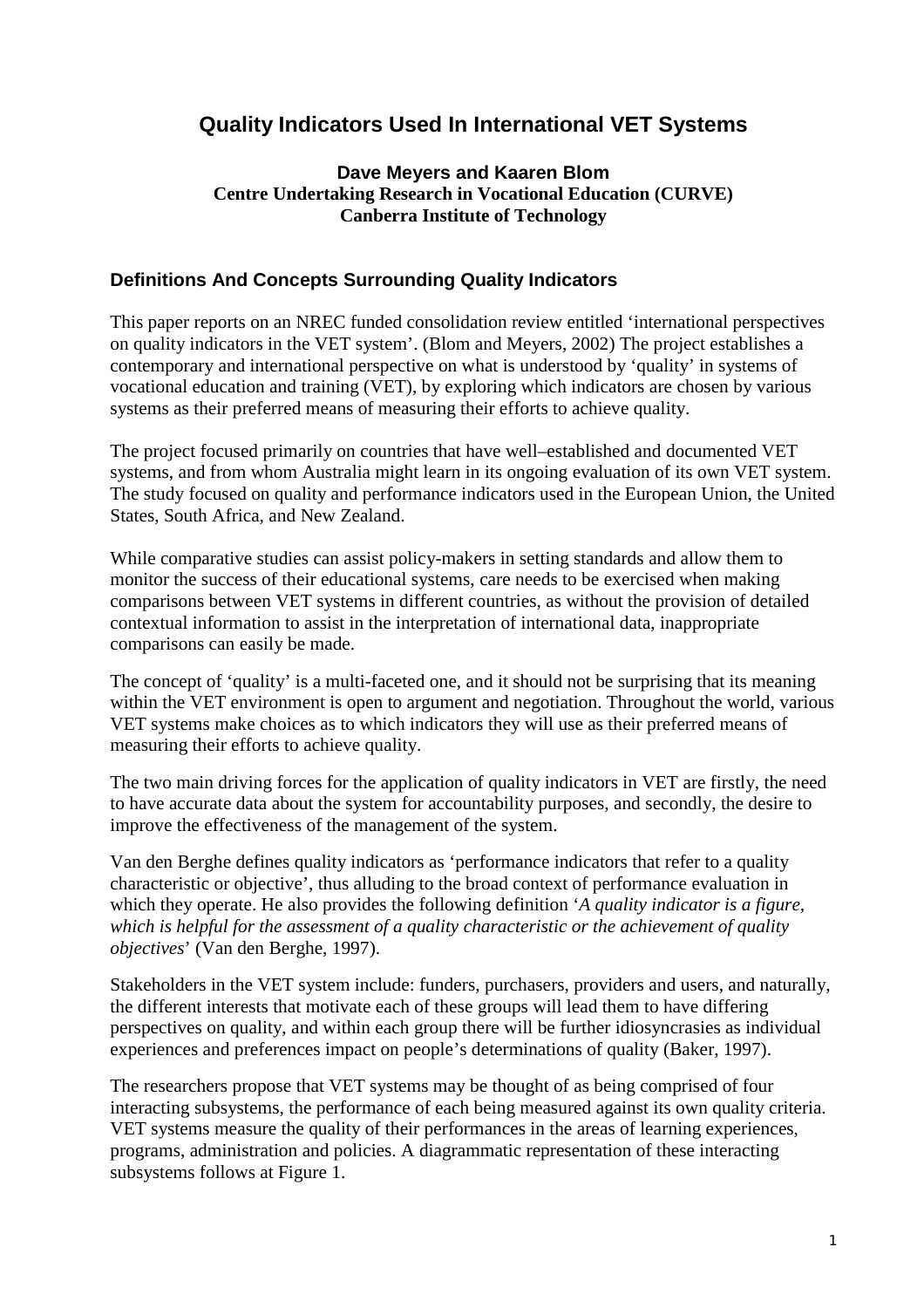

**Figure 1: Interacting Sub-Systems Within The VET Quality Model**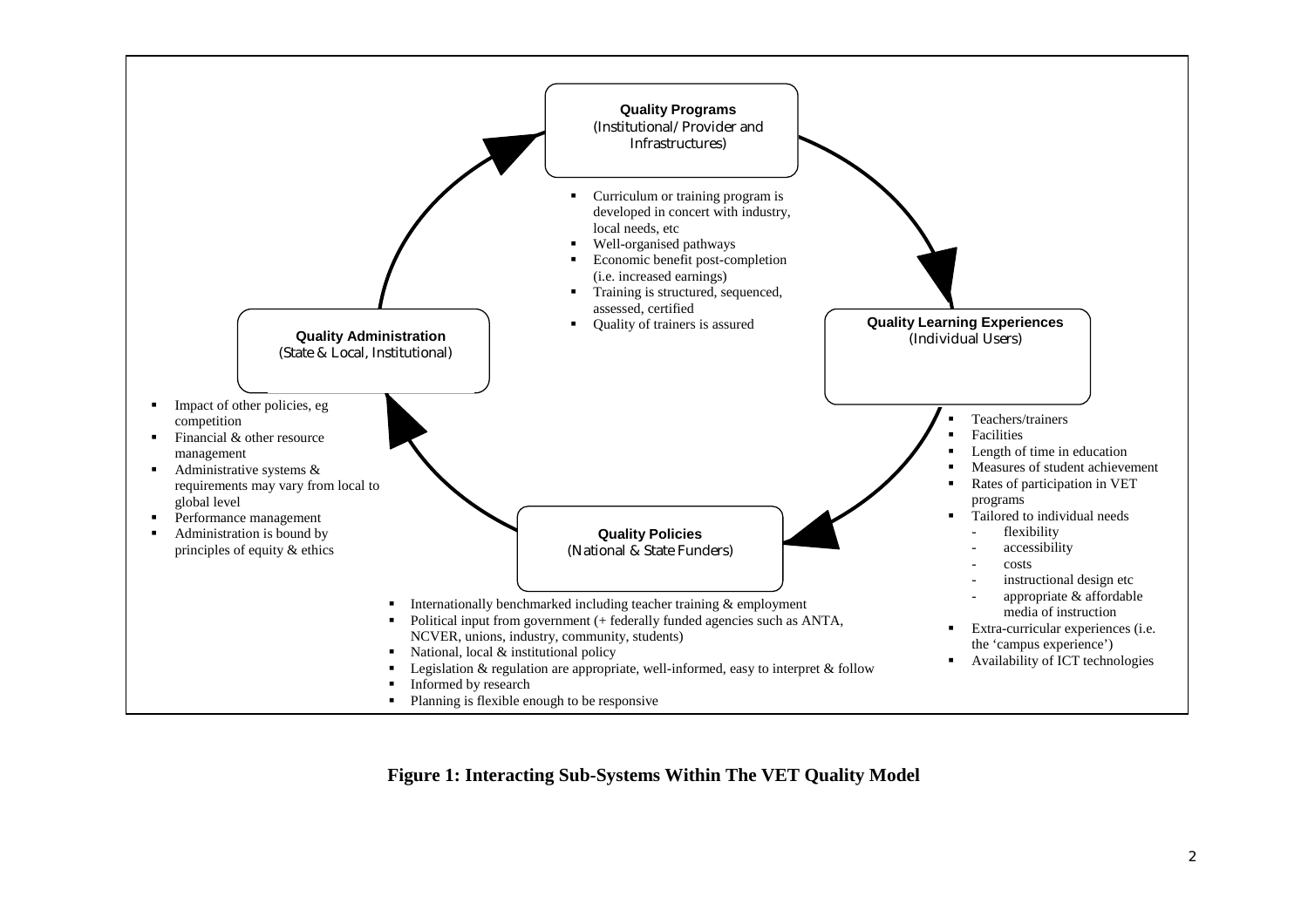# **Australian Approaches To 'Quality'**

Quality has been a stated consideration in the Australian VET system since the advent of the Australian National Training Authority (ANTA), the National Training Framework (NTF) and the implementation of the national training reform agenda. Australia's National Strategy for Vocational Education and Training 1998–2003, identifies a range of system level indicators in the form of the seven key performance measures. The national VET system has in place three key quality assurance mechanisms to support the KPMs: the registration of training providers, the registration of training agreements and the endorsement of Training Packages.

The major set of legislated quality indicators in the VET system in Australia are embodied in the recently revised Australian Quality Training Framework (AQTF), whose key objective is to provide the basis for a nationally consistent, high quality vocational education and training system.

The AQTF consists of a set of twelve Standards for Registered Training Organisations (RTOs) and also Standards for the State and Territory Registering/Accrediting Bodies. The Standards for RTOs focus on: Systems for quality training and assessment; Compliance; Financial management; Administrative and Records Management; Recognition; Access, equity and client service; Staff competence; RTO assessments; Learning and assessment strategies; Issuing of qualifications; Use of logos; and Ethical marketing and advertising. (ANTA, 2001)

# **What Do International Comparisons Reveal?**

Several of the systems considered in this report share certain approaches to the implementation of quality in VET. National qualifications schemes like Australia's AQTF have been introduced in Scotland, the United Kingdom, Denmark, New Zealand and South Africa.

Typically, the establishment of regulatory authorities, which impose quality controls, conduct inspection of some sort, and monitor compliance by means of auditing, accompanies these. However, some countries adopt the latter elements of quality control without a national qualifications scheme. For example, Sweden has not found a national scheme appealing, preferring instead to rely on strong links at the local level between stakeholders and VET providers to ensure that quality outcomes are achieved for the communities that have vested interests in VET delivery. The European Union has common quality goals despite the absence of a single set of standards unilaterally applied. Instead, there is talk of striving for 'harmonisation', 'comparability' and 'transparency', goals that the EU may be said to share with more centrally structured systems.

# **The Evaluation Framework**

The researchers developed a framework that was used to evaluate the use of international VET quality indicators (Figure 2).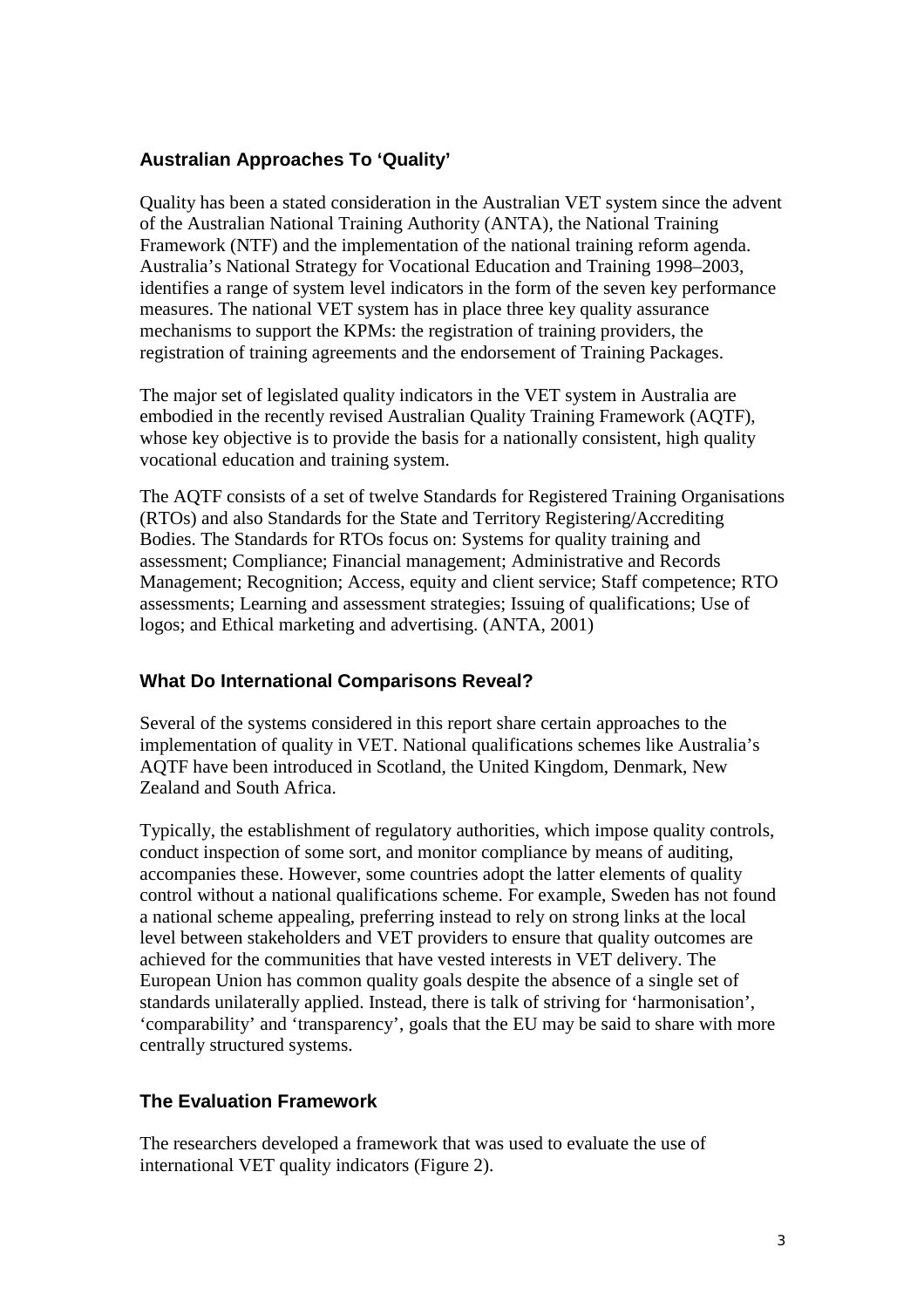The first part of the framework is the background context comprised of: personal characteristics and background of learners; community influences; labour market and family factors. Economic considerations have a large degree of influence on this background context. Quality indicators are not used to measure this background context, however these context factors do influence VET policies, and ultimately influence the outcomes of training and should be considered when analysing training outcomes, particularly if comparisons between countries are made.

The remaining three parts of the framework are structured as a flow chart. The second part of the framework identifies the *stakeholders and their expectations* and while they usually do not have quality indicators applied to them directly, they are a crucial part of the VET quality assurance cycle as they inform the policy development stage of the cycle. VET training policies govern the *process* of training delivery, administration and management that is the focus of the first cluster of quality indicators. The ultimate outcome from the training process is learning. The second cluster of quality indicators is focused on *outcomes and outputs* represented by learning, its impact on individual learners, and the broader context of economic and social outcomes.

The information provided by the two clusters of quality indicators comprises feedback that is used to inform stakeholders and further iterations of the policy development process and forms a critical part of the cycle of continuous improvement of VET systems.

#### **Stakeholders and stakeholder expectations**

Learners, business and industry, community representatives, government representatives at the national and state level, managers of VET institutions and teachers constitute the main stakeholders in international VET systems. Achievement of competency; work readiness of students who have completed training; cost effectiveness of training; and issues of transformation and development of the individual constitute the main expectations that stakeholders have of training.

The degree to which particular stakeholders influence VET quality policy varies considerably between different countries, due largely to variation in the background contexts of the various countries.

Some VET systems have a diverse range of stakeholders who have quite different expectations. The unique split structure of the dual system of training in Germany illustrates the point that the structure of VET systems strongly influences the selection of quality indicators that can be applied. In the case of the German dual system there is a wide range of stakeholders, located in different levels of both government and private enterprise, all with different interests and reporting requirements.

The degree of influence exercised by business and industry on VET quality systems has greatly increased recently in countries such as Scotland, England New Zealand, (and Australia) mostly due to the formation of national training authorities that regard business and industry as their key stakeholders while other classes of stakeholders have less influence in the formulation of VET quality policies. European Union countries, South Africa and the United States place a high degree of emphasis on the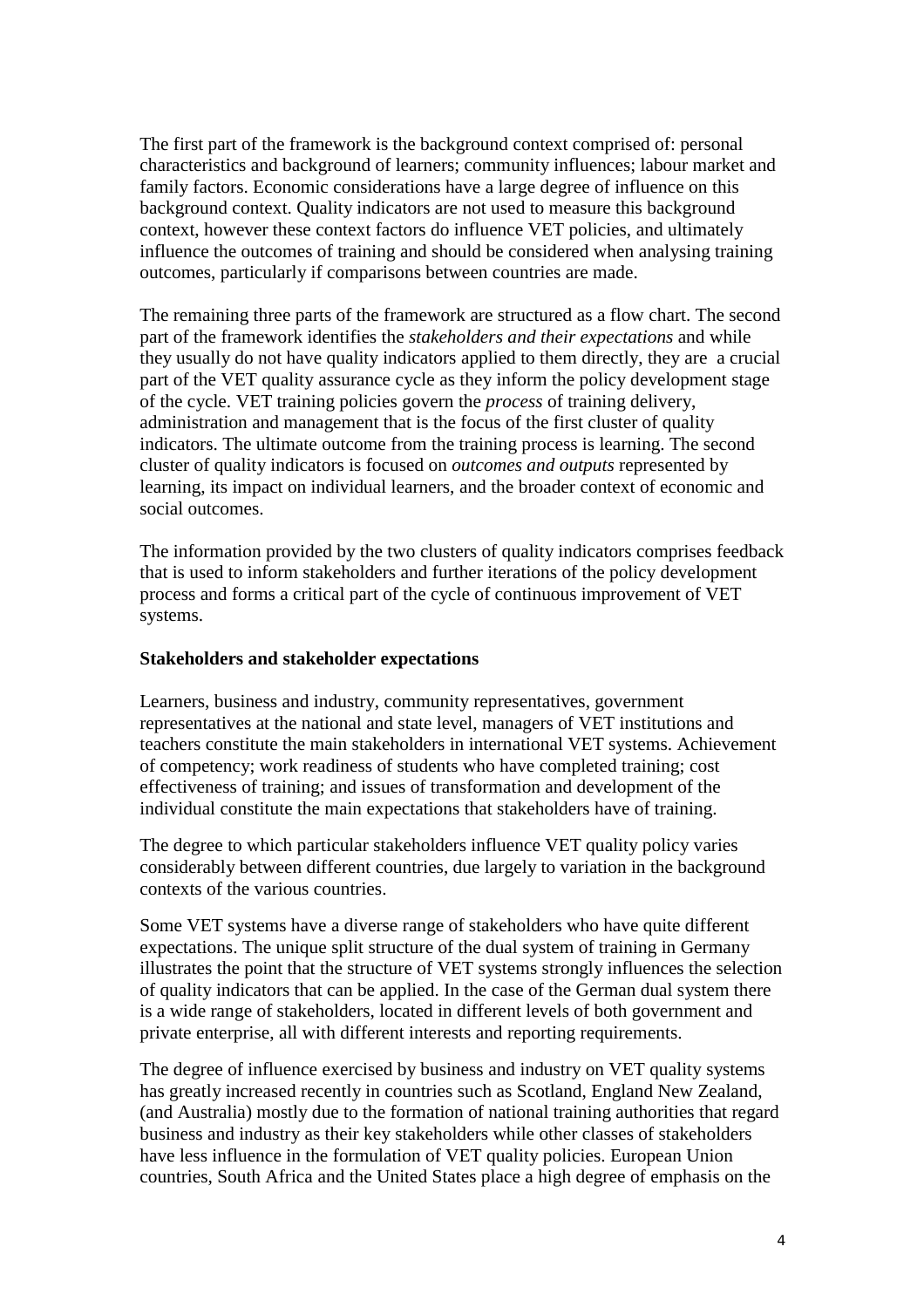requirement to meet broad community needs in the formation of VET quality policies. National and state governments are particularly influential stakeholders in European Union countries, the United States and South Africa. Learners are given prominence as stakeholders in Denmark, while teachers are regarded as important stakeholders in the Netherlands.

#### **Gauging the quality of the process of VET delivery**

Once stakeholders' expectations of VET have been interpreted into policy, the implementation of that policy becomes apparent in the process of VET delivery. Here we find a preponderance of quantitative measures of quality, for the focus is understandably on the extent to which programs are resourced in physical and human terms, on how well programs are administered and managed, on the effectiveness of teaching and external links, and on the place given to the activity of evaluation. There is widespread concern with the provision of learner support, including the quality of VET infrastructure, and the quality of teachers and the teaching process, but beyond these there are interesting differences in focus from one system to another.

Scotland's SQMS prescribes that the quality assurance of VET processes must itself be subject to evaluation – a level of self-consciousness not often found in other systems. It is EU policy that collaboration be fostered among member countries, and Denmark clearly articulates the importance of this aim. In Sweden, cooperation is interpreted at a local level, with strong links between small enterprises and private training providers, for whom enrolment numbers are considered quality indicators. In South Africa, provider accreditation is contingent demonstrating that stakeholders inform quality management systems. In England and the USA concerns are expressed that teaching quality can only be ensured if the quality of teacher education and ongoing professional development are themselves subject to assessment. In the Netherlands, the learner's movement through the system is monitored carefully, reflected in such measures as influx, transfer and outflow. Further, this strong focus on the learning process itself sees teachers, other staff and students all contributing to final program evaluations in the Netherlands. Safety in the working and teaching environment is an expressed concern in Denmark and Scotland, reflected in its inclusion as an indicator of quality in both systems.

## **Gauging the quality of VET Outcomes / Outputs**

Participants move through the VET system, engaging in its various processes, pursuing the learning that is its objective, and finally emerging at some end point of exit, if not completion, at which the so-called outcomes or outputs of the processes in which they have been engaged will be measured. Here again, certain quantitative measures will predominate in such areas as participation and employment rates – indicators that seem to be universally adopted because they meet the demand for measures that can be used to demonstrate accountability. However, this is also the area in which we find many qualitative measures as systems seek to establish how satisfied their stakeholders are, and how effective their programs have been. Some of these are very difficult to measure.

Some systems have more specific social goals than others in the international community. South Africa has a strong social agenda, which foregrounds the needs of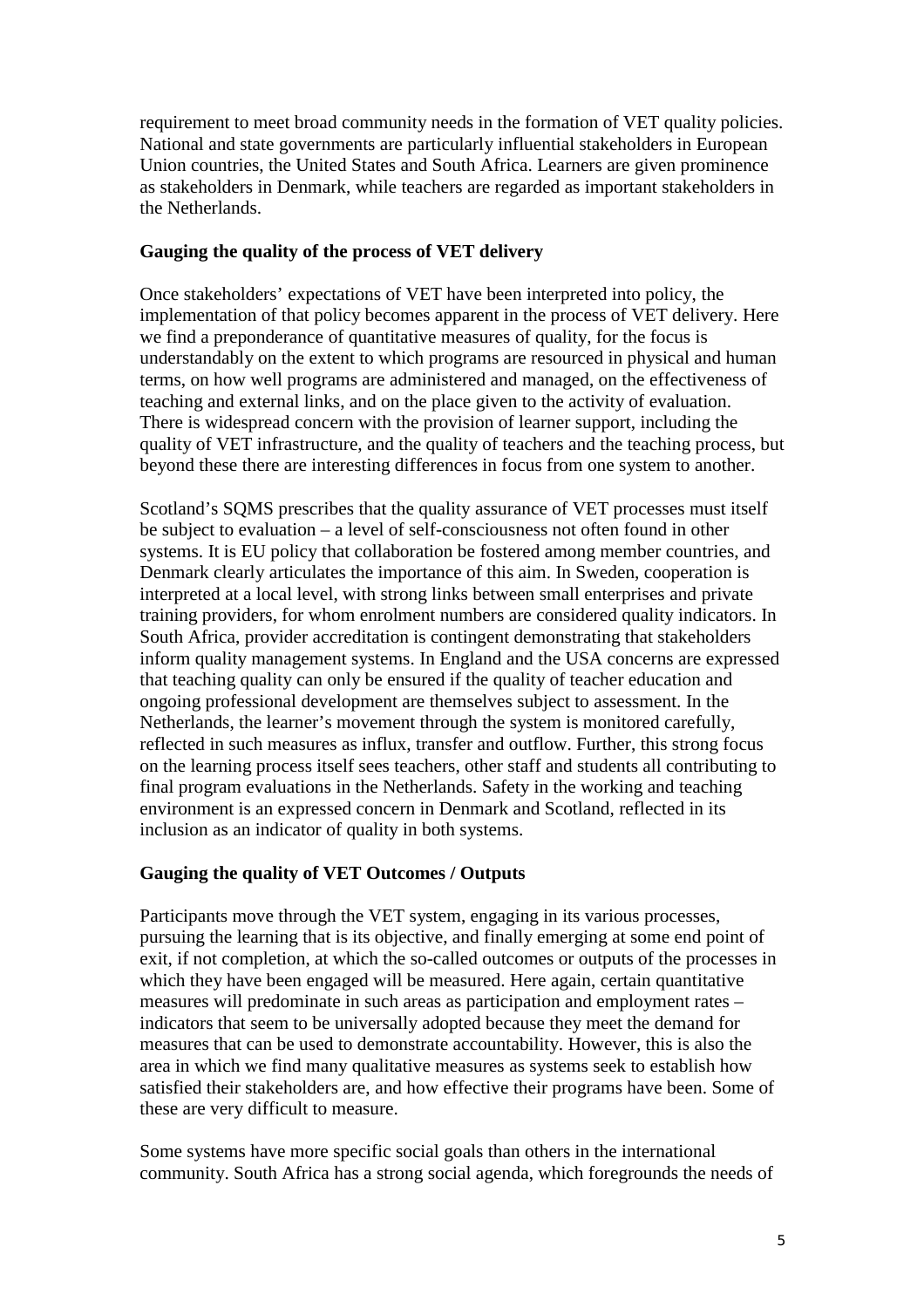its learners, especially in order to redress past inequities, as well as the needs of society as a whole. One stated objective of the bilateral partnership between Northern Ireland and the Republic of Ireland is that 'mutual understanding and cultural tolerance' be considered as measures of quality. In Germany, efforts are being made to integrate disadvantaged groups into the labour market, in recognition that the impacts of teenage unemployment, for example, are being felt throughout the society. In a similar fashion, Sweden extends its focus from those with disabilities to those who need 'vocational rehabilitation.'



**Figure 2: Evaluation Framework For VET Quality Indicators**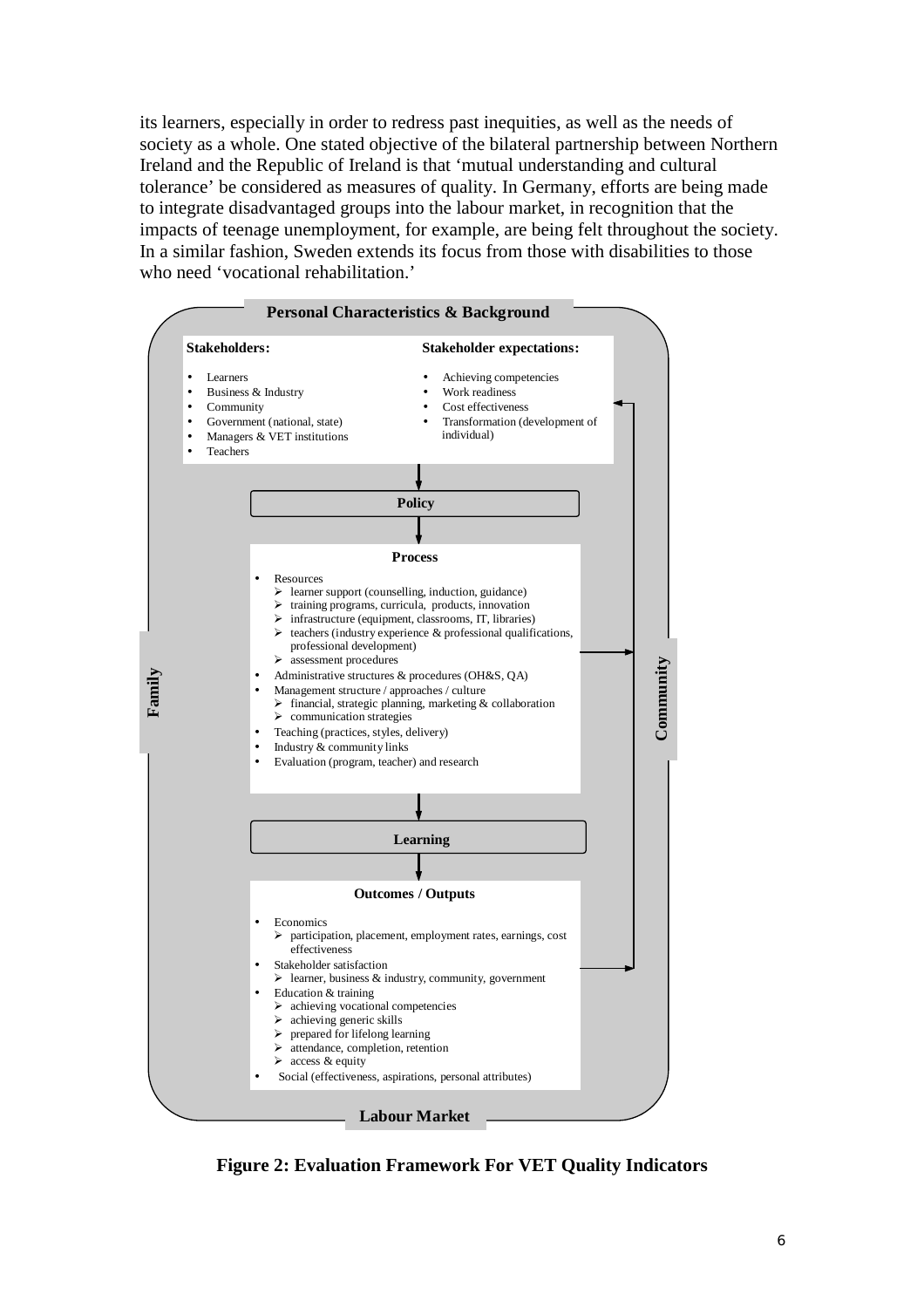# **Distribution of quality indicators according to countries:**

The following figures show the distribution of quality indicators identified in the evaluation model according to the countries included in the study. The figures serve only as a guide to quality indicator distribution as the study includes only selected examples of types of quality indicators used in each country and can therefore not be regarded as an exhaustive list.

|                      | Quality indicator number (from list below) |                |        |        |        |        |        |        |        |        |        |        |
|----------------------|--------------------------------------------|----------------|--------|--------|--------|--------|--------|--------|--------|--------|--------|--------|
| Country              | 1                                          | $\overline{2}$ | 3      | 4      | 5      | 6      | 7      | 8      | 9      | 10     | 11     | 12     |
| Australia            |                                            | $\ast$         |        | $\ast$ | $\ast$ | $\ast$ | $\ast$ | $\ast$ |        | $\ast$ |        |        |
| Sweden               | $\ast$                                     |                |        | ∗      |        |        |        |        |        |        |        |        |
| Ireland              | $\ast$                                     | $\ast$         | $\ast$ | $\ast$ | $\ast$ |        |        |        |        |        |        |        |
| Scotland             | $\ast$                                     | $\ast$         | $\ast$ | $\ast$ | $\ast$ | $\ast$ | $\ast$ | $\ast$ | $\ast$ | $\ast$ |        |        |
| UK/England           | $\ast$                                     | $\ast$         |        |        | $\ast$ | $\ast$ |        |        |        | $\ast$ |        | $\ast$ |
| Germany              |                                            |                |        |        |        |        |        | $\ast$ |        |        | $\ast$ |        |
| Denmark              | $\ast$                                     | $\ast$         | $\ast$ | $\ast$ | $\ast$ |        | $\ast$ | $\ast$ |        |        |        |        |
| <b>Netherlands</b>   | $\ast$                                     | $\ast$         | $\ast$ | $\ast$ |        | $\ast$ |        | $\ast$ |        |        |        |        |
| European Union       |                                            |                |        |        |        |        |        | $\ast$ |        |        |        |        |
| <b>United States</b> | $\ast$                                     | $\ast$         | $\ast$ | $\ast$ | $\ast$ |        |        | $\ast$ |        |        |        | $\ast$ |
| South Africa         |                                            |                |        | $\ast$ |        | $\ast$ | $\ast$ | $\ast$ |        | $\ast$ |        | $\ast$ |
| New Zealand          |                                            |                |        |        |        |        | $\ast$ | $\ast$ |        | $\ast$ |        |        |

# **Figure 3: Quality indicators used to measure the quality of the Training Process**

*Key to quality indicators used in Figure 3 to measure the Training Process:*  1. learner support. 2. training programs 3. infrastructure 4. teachers 5. assessment 6. administrative structures 7. management 8. financial/strategic planning/ marketing and collaboration 9. communication 10. teaching 11. industry/community links 12. evaluation and research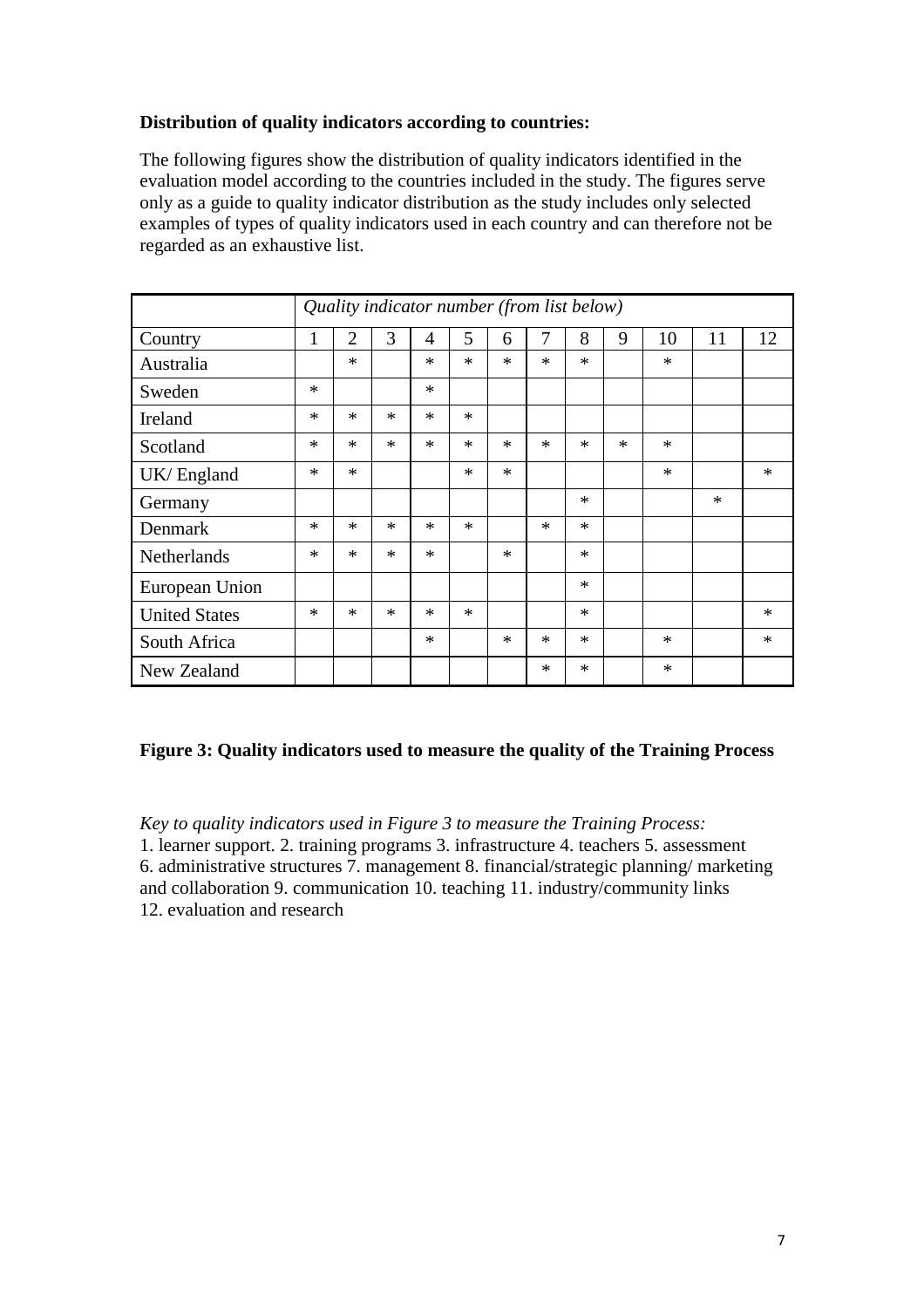| Quality indicator number (from list below) |        |                |        |        |        |        |        |        |  |  |  |
|--------------------------------------------|--------|----------------|--------|--------|--------|--------|--------|--------|--|--|--|
| Country                                    |        | $\overline{2}$ | 3      | 4      | 5      | 6      | 7      | 8      |  |  |  |
| Australia                                  | $\ast$ | $\ast$         | $\ast$ | $\ast$ |        | $\ast$ | $\ast$ |        |  |  |  |
| Sweden                                     | $\ast$ | $\ast$         | $\ast$ | $\ast$ | $\ast$ | $\ast$ |        | $\ast$ |  |  |  |
| Ireland                                    | $\ast$ | $\ast$         | $\ast$ | $\ast$ | $\ast$ | $\ast$ |        | $\ast$ |  |  |  |
| Scotland                                   | $\ast$ | $\ast$         | $\ast$ | $\ast$ |        |        | $\ast$ | $\ast$ |  |  |  |
| UK/England                                 | $\ast$ | $\ast$         | $\ast$ | $\ast$ | $\ast$ |        | $\ast$ | $\ast$ |  |  |  |
| Germany                                    | $\ast$ |                |        |        |        |        | $\ast$ | $\ast$ |  |  |  |
| Denmark                                    | $\ast$ |                |        |        |        |        | $\ast$ | $\ast$ |  |  |  |
| Netherlands                                |        |                | $\ast$ | $\ast$ |        |        |        |        |  |  |  |
| European Union                             | $\ast$ |                | $\ast$ | $\ast$ |        | $\ast$ |        | $\ast$ |  |  |  |
| <b>United States</b>                       | $\ast$ | $\ast$         | $\ast$ | $\ast$ | ∗      | $\ast$ | ∗      |        |  |  |  |
| South Africa                               |        |                | $\ast$ |        | $\ast$ |        | $\ast$ | $\ast$ |  |  |  |
| New Zealand                                | $\ast$ |                | $\ast$ | $\ast$ |        |        | $\ast$ |        |  |  |  |

#### **Figure 4: Quality indicators used to measure the quality of outcomes/outputs**

*Key to quality indicators used in Figure 4 to measure the Training Process:*  1.economics 2. stakeholder satisfaction 3. achievement of vocational competence 4. achievement of generic competence 5. lifelong learning 6. attendance/completion/ retention 7.access and equity 8. social (effectiveness, aspirations, personal attributes)

## **Conclusions**

The need to provide relevant training, that at completion produces people who are work ready, and which leads to credible qualifications, along with mutual recognition and portability of qualifications has lead to the implementation of national qualifications authorities and qualification frameworks that form the foundation of quality assurance within the VET systems in several of the countries included in the study.

Economic considerations, the desire to improve the cost-effectiveness of VET systems and the balance between who benefits from, and who pays for, training have proved to be strong determinants in the formulation of policy pertaining to the quality of VET systems internationally. Qualitative and quantitative quality indicators are used which focus on both the training process and also on the outcomes of training.

The inclusion of 'completion rates' as a quality indicator is widespread across the international VET industry. However, students engage in vocational training for a variety of reasons and obtaining a credential may not necessarily be their main objective. For example, students may elect to engage in training to achieve a suite of work-related competencies rather than to complete a whole qualification. This is both a valid and an efficient training rationale, however it is likely to have a significant impact on completion rates. It may therefore be necessary to rethink the use, or at least the interpretation, of data pertaining to completion rates.

The Australian VET system has a well-defined structure, in that it bases training on national Training Packages that are strongly endorsed by industry, and has established